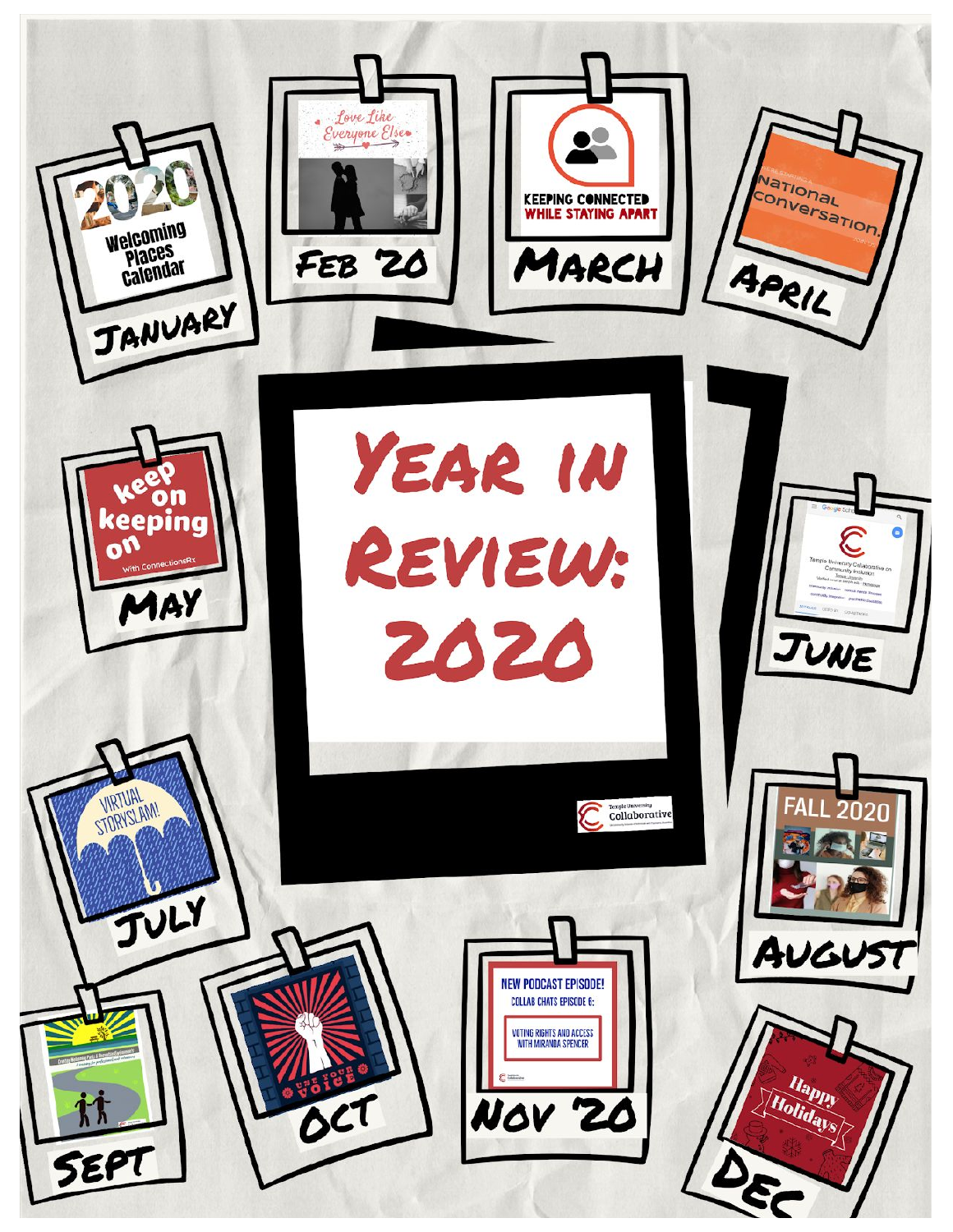

# **Temple University** Collaborative

On Community Inclusion of Individuals with Psychiatric Disabilities

#### www.tucollaborative.org

**This document was developed by the Temple University Collaborative on Community Inclusion of Individuals with Psychiatric Disabilities, which is supported by a grant from the National Institute on Disability, Independent Living, and Rehabilitation Research (NIDILRR grant number 90RT5021). NIDILRR is a Center within the Administration for Community Living (ACL), Department of Health and Human Services (HHS). The contents of this document do not necessarily represent the policy of NIDILRR and you should not assume endorsement by the Federal Government.**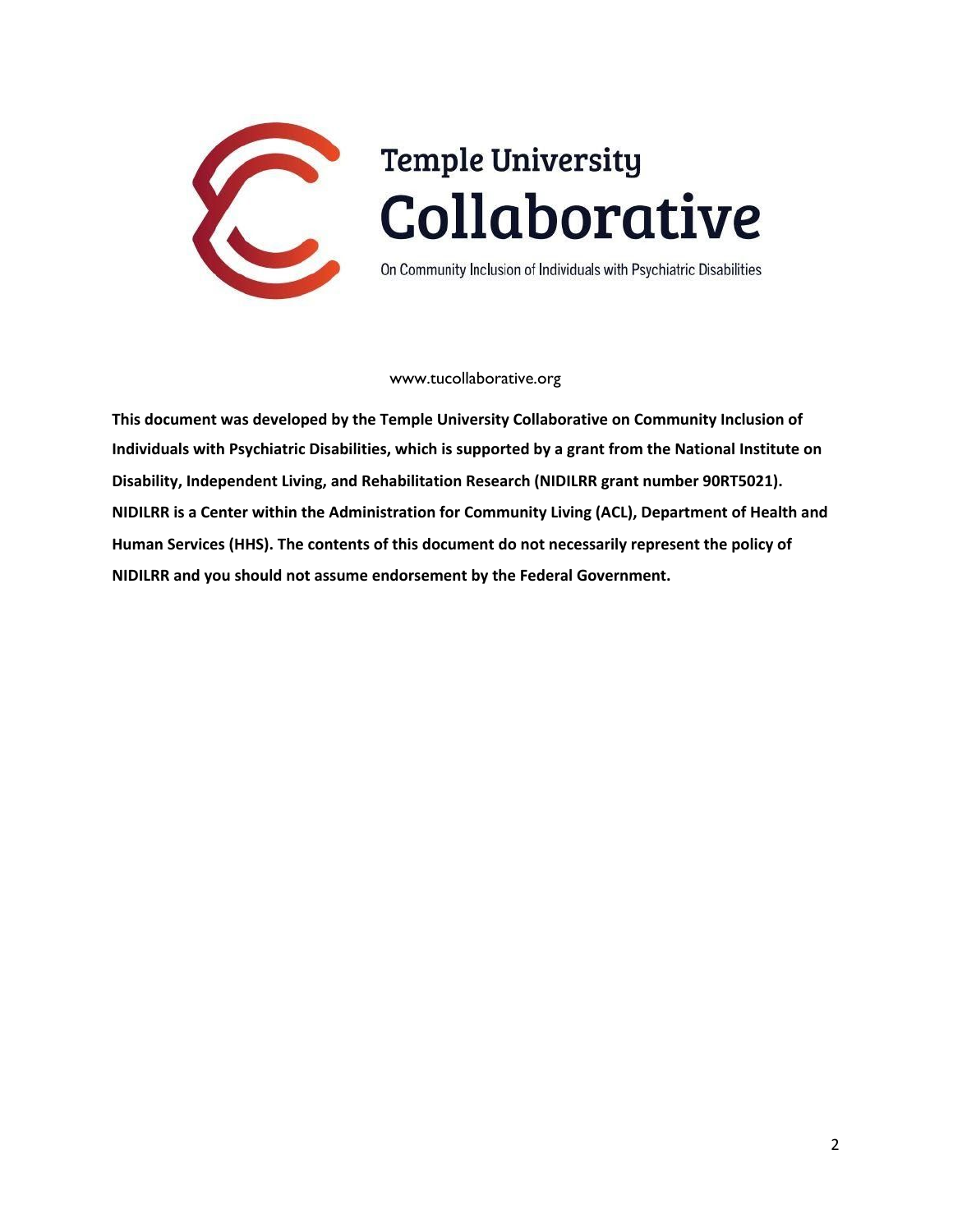# **Introduction**

We think it's safe to say that 2020 was a year unlike any other. We at the Collaborative started our year out typically, until, in mid-March, we left our offices on campus and started working from home. It was necessary for us to put some of our research projects on hold in order to prioritize the health and safety of potential research participants and our staff.

How does a research and training center focused on community participation continue to do work in a time when it's vital for us to maintain physical distance and limit our participation in the community? We approached this question with earnest and open minds and with the understanding that community participation and social engagement are more important now than ever! In this document, we look back on the work that we've done over 2020 and highlight ways that our team continued to support community inclusion and participation of people with serious mental health issues during stay-at-home orders.

As you reflect on the past year and think about what 2021 will bring, we invite you to take some time to review some of our favorite resources from 2020! As always, let us know how we can help you use these tools to increase community participation!

# Supporting Community Participation During the Pandemic

Much of our work in 2020 focused on supporting community participation during the pandemic. Let's take a look back! We hope that these resources will be helpful for you personally, for those of you who may still be supporting individuals in residential facilities, and for those of you who may be supporting individuals through telehealth.

#### Keeping Connected While Staying Apart

One of our first efforts in 2020 was to develop a document which compiled resources focused on maintaining community participation while practicing physical distancing. This document includes strategies to connect with your community that use technology, are low-tech, and no no-tech. As the months kept ticking by, we continued to add resources to the document, and even developed our 2021 "Community Connections" Calendar based on the strategies shared in "Keeping Connected While Staying Apart." Check it out [here](http://www.tucollaborative.org/wp-content/uploads/Resources-for-Remote-Community-Participation.pdf)!

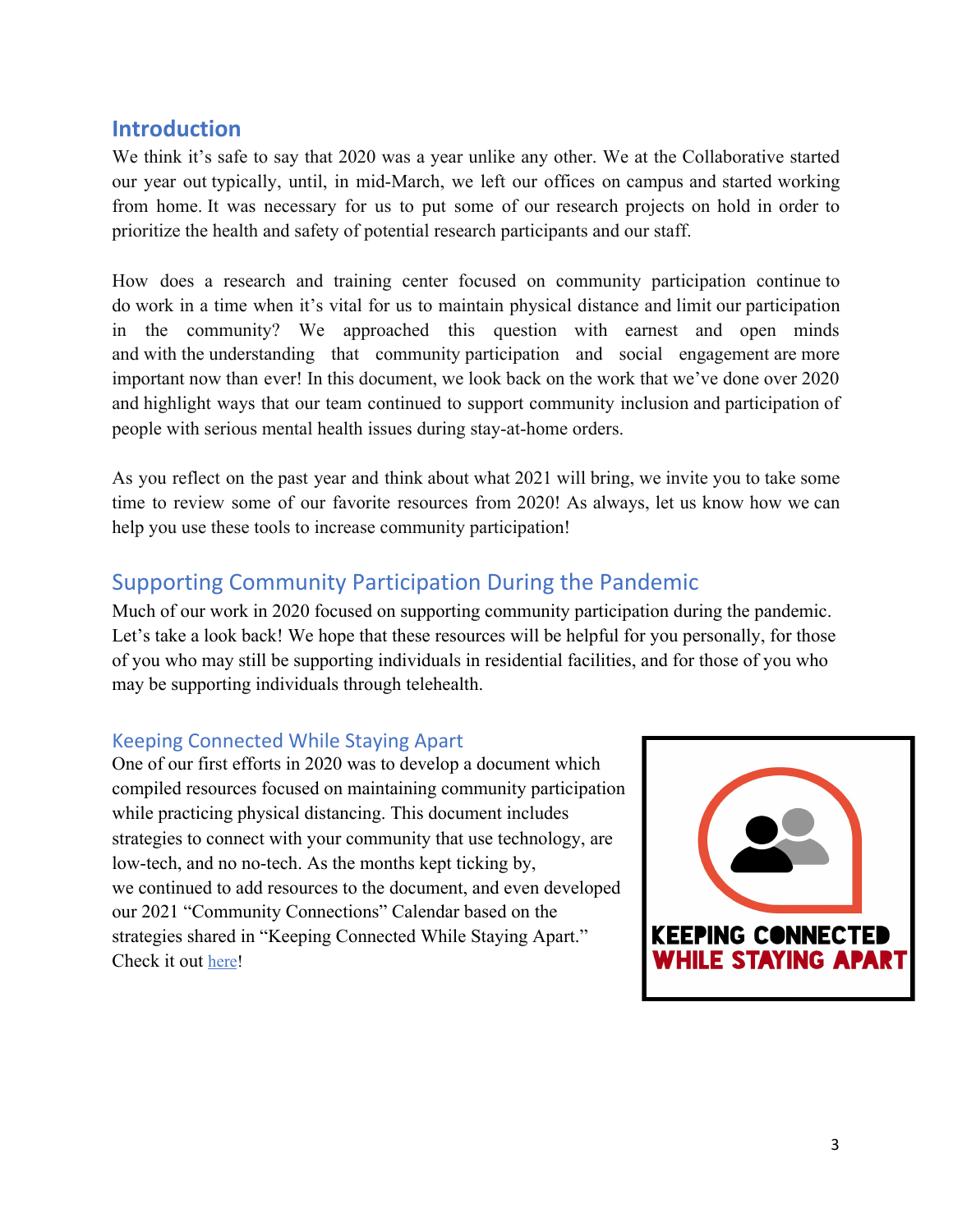#### **StorySlams**

A Story Slam is a live storytelling event that is typically centered on a chosen theme. One of the first ideas we had in March of 2020 was to develop a Virtual StorySlam program—it was a great success! Over 100 people registered to attend our StorySlams, and a total of 35 storytellers participated in 4 virtual StorySlams and workshops between May and September. Stories were focused on community participation, rather than illness or recovery narratives, highlighting that people with serious mental health conditions have a spectrum of stories to share about friendship and connection, new beginnings, and hopes and dreams, just like everyone else.



Interested in joining us for a StorySlam!? You're in luck—we'll be hosting another one in February 2021! Reach out

to [kyra.baker@temple.edu](mailto:kyra.baker@temple.edu) if you are interested in participating in the StorySlam or practice workshops! Or, check out this *video* on developing your own story for a StorySlam!



ConnectionsRx is a series of strategies that we piloted in April 2020 to support people with serious mental illnesses to connect with their communities while practicing physical distancing. ConnectionsRx has two main components: an individualized approach and a private Facebook group where participants provide mutual support to one another. For the individualized approach, an interventionist would connect with participants via video conferencing, texting, and even good, old-fashioned phone calls! The purpose of the program was to support people to identify community participation interests and goals—these could range from volunteering, to talking with neighbors, going to the farmer's market, pursuing education, and increasing social engagement. Participants were also supported to increase community participation by using tech and low or no-tech strategies. We connected with a total of 20 participants in the ConnectionsRx program!

#### National and Regional Conversations

We love encouraging individuals to find resources in their community and participate in meaningful activities—we believe it's a medical necessity! As our beloved communities shut down and we hunkered down at home and practiced physical distancing, we repeatedly asked ourselves: What does that mean for community participation? What does that mean for engaging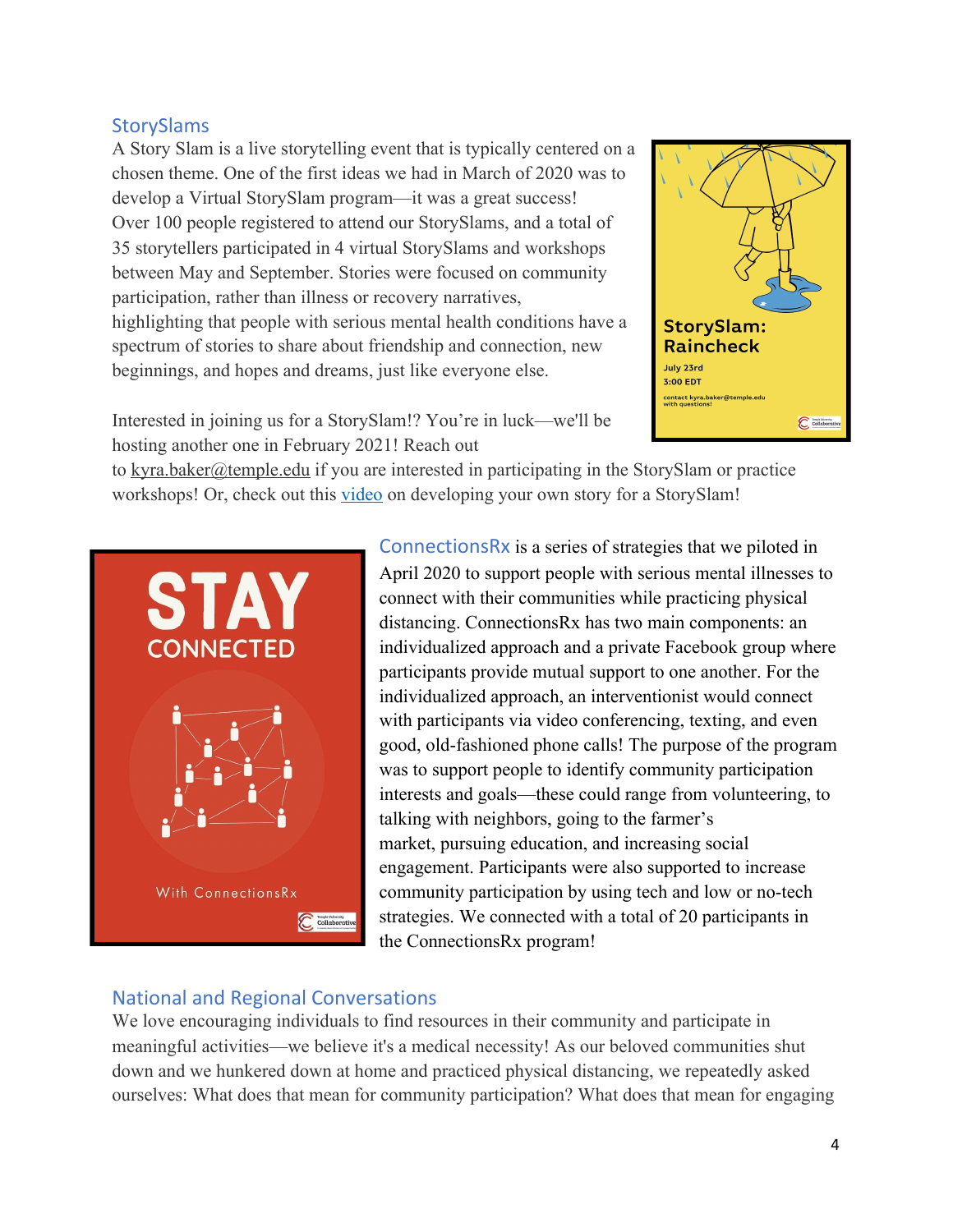in meaningful activities? What does that mean for staying socially connected? What does that mean for supporting individuals with mental illnesses to connect with others? To help address these questions, we hosted a series of national conversations about maintaining connections while following the distancing guidelines. Experts on community participation and various stakeholders gathered, virtually, to share ideas and strategies for staying connected. In total, we hosted four National Conversations! Interested in what was discussed? Click this [link](http://www.tucollaborative.org/keeping-connected-while-staying-apart/) to access recordings of these important conversations!

#### Back to Campus Planning Guide

College students across the country experienced unprecedented changes in 2020. From in-person courses being canceled with short notice, to returning to a very different campus life, students were dealing with a lot. Our Back to Campus Planning Guide focuses on strategies to support college students with mental health conditions to not only prepare to return to a very different campus life, but to also develop and maintain campus engagement in new ways. You can read the document [here!](http://www.tucollaborative.org/wp-content/uploads/FINAL-KBAKER-FALL-2020-EDUCATION-KT-DOCUMENT.pdf)



#### Publications and Presentations

There was no shortage of new publications in 2020! Our researchers published a total of twenty-four new peer-reviewed articles and participated in a number of professional presentations! Check out our [Google Scholar](https://scholar.google.com/citations?user=GDSj3FAAAAAJ&hl=en) page to see what we've been up to!



# Creating Welcoming Environments

Welcoming Places Calendar We started out 2020 with a focus on Creating Welcoming Environments! Our 2020 Welcoming Places Calendar shares stories from our research participants about places in the community that they felt welcomed in as a whole person. 2020 may be behind us, but the quotes from these stories will always be meaningful—check out the calendar [here!](http://www.tucollaborative.org/wp-content/uploads/calendarfinal.pdf)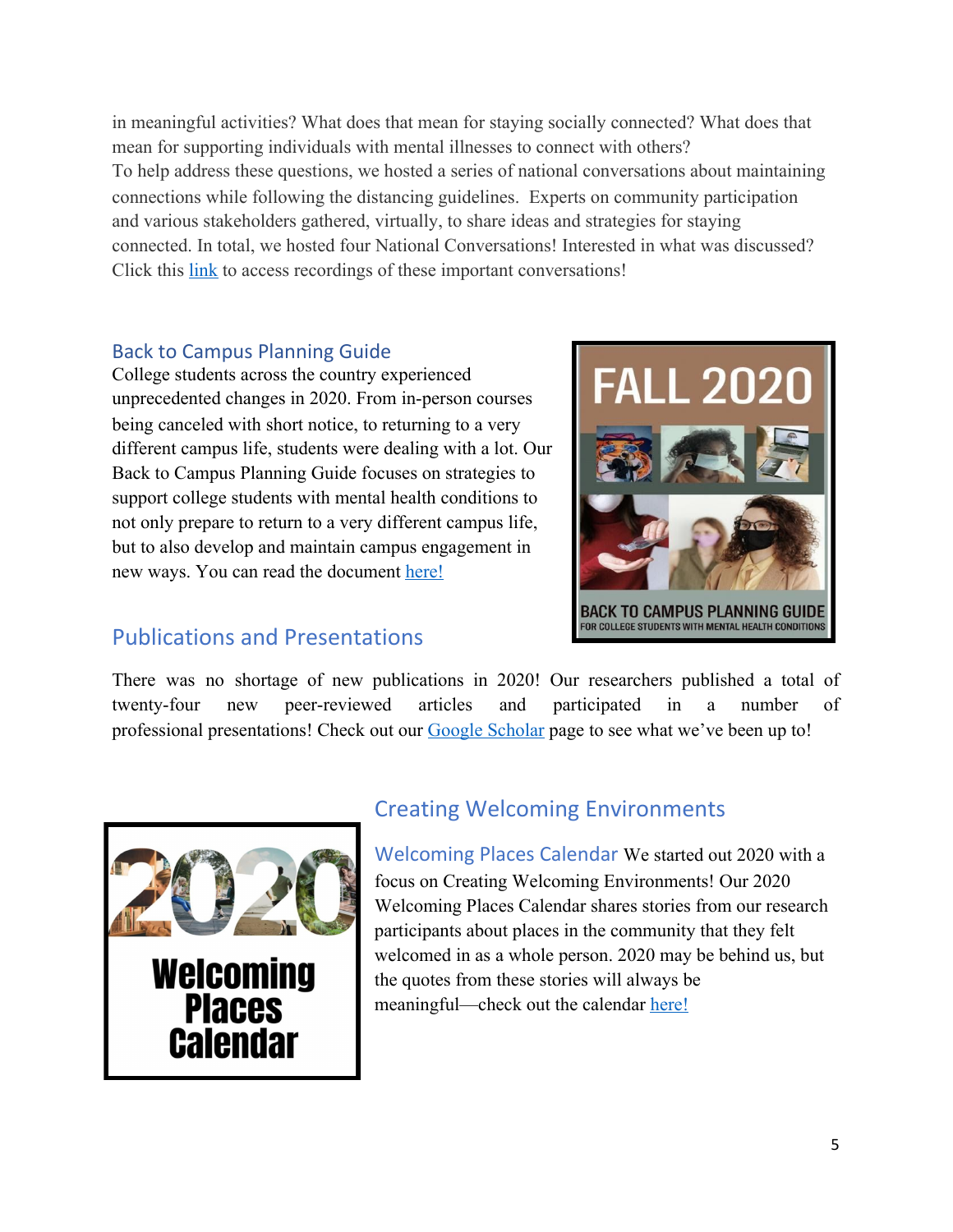### Creating Welcoming Parks and Recreation Environments

One of the biggest resources we released in 2020 was our series of trainings focused on Parks and Recreation! "Creating Welcoming Parks and Recreation Environments: A Training for Professionals and Volunteers" consists of 7 learning modules focusing on specific strategies to foster parks that are welcoming to everyone, including people with mental health conditions. We used the TedEd platform to develop the trainings. Each lesson includes a video and a reading, as well as quiz and discussion questions so that you can check your understanding and reflect on the material. While this resource targets parks and recreation professionals and volunteers, the information shared is valuable to everyone! This document was developed with input from parks and recreation professionals and draws upon the life experiences of individuals living with mental illnesses. Check it out [here!](http://www.tucollaborative.org/wp-content/uploads/Creating-Welcoming-Park-Environments_FINAL_COMPILED.pdf)



# Civic Engagement

#### Exercising the Right to Vote

While anticipating the 2020 Presidential Election, we released an updated version of the document "Exercising the Right to Vote" which includes important information regarding the importance of voting and the voting rights of individuals diagnosed with serious mental illnesses. Included in the document are a template for developing a voting plan for the 2020 election, and valuable resources to support the right to vote. Read the document [here!](http://www.tucollaborative.org/wp-content/uploads/Voting-Document_10_20_2020_V3.pdf)

#### Voting Rights and Access Podcast

We also released a new episode of our podcast, Collab

Chats, focused on Voting Rights and Access. Collab member Kyra Baker talked with Miranda Spencer, a Staff Editor at the webzine Mad in America, about her article Voting While "Mentally Ill": A Legacy of Discrimination. You can listen to the full episode [here!](https://youtu.be/5T-yRyEvsJc)